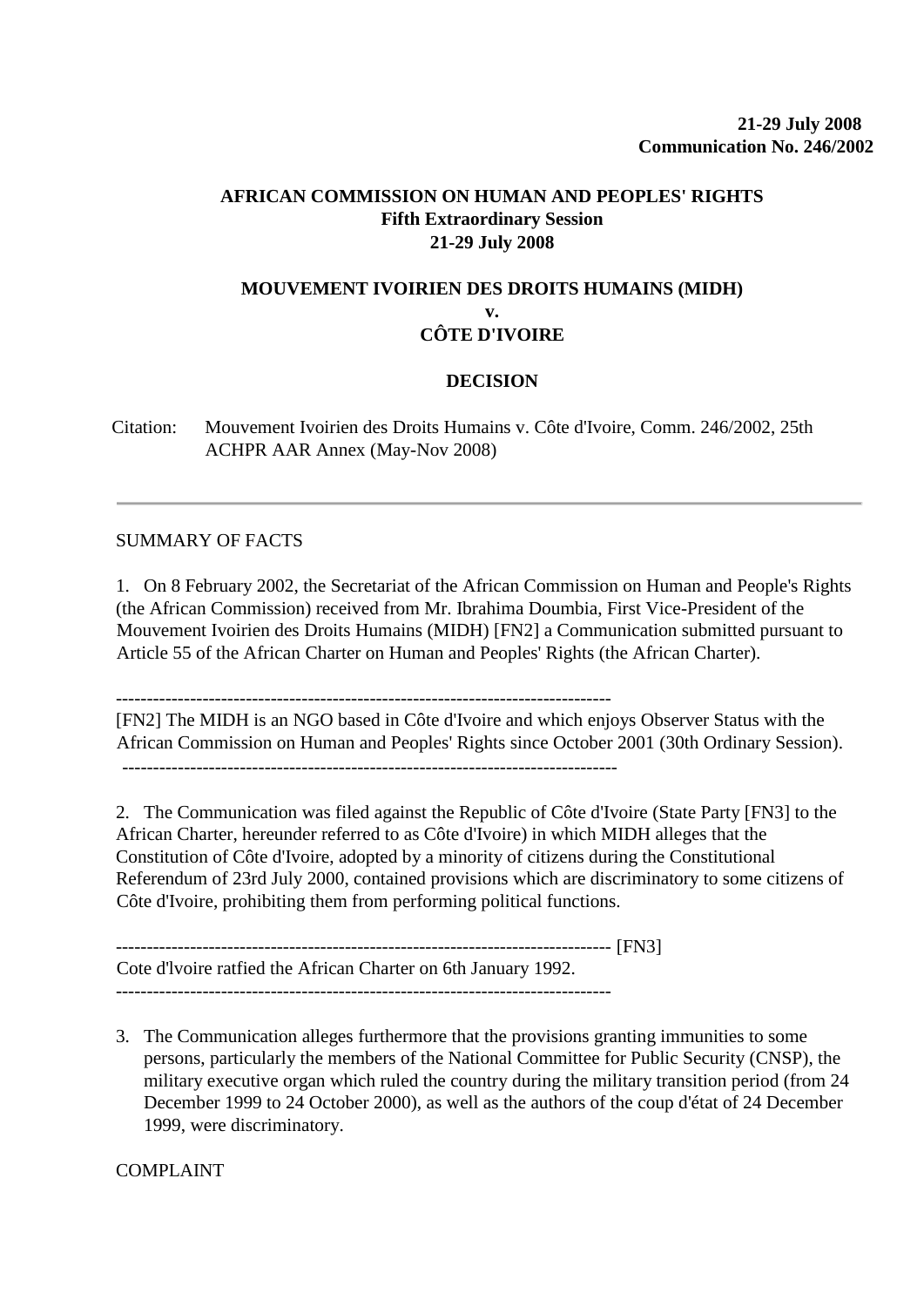4. The Complainant alleges that the events cited above constitute a violation of Articles 2, 3 and 13 of the African Charter and requests the African Commission to recommend to Côte d'Ivoire to review Articles 35, 65 and 132 of the Constitution adopted on 23rd July 2000.

#### PROCEDURE

- 5. During the 31st Ordinary Session held in Pretoria, South Africa, from 2nd to 16th May 2002, the African Commission considered this Communication and decided to be seized of the said Communication.
- 6. Through Note Verbale ACHPR/COMM 246/2002 dated 11th June 2002, the Secretariat of the Commission informed the Respondent State (Côte d'Ivoire) of this decision and requested it to provide within two months its arguments on the admissibility of the Communication.
- 7. Through its letter ACHPR/OBS/266 of the 11th June 2002, the Secretariat of the African Commission informed the Complainant (MIDH) of this decision and requested it to provide within two months its arguments on the admissibility of the case.

8. Through Note Verbale No. 563/MEMREIE/AF/AJC/BAB/VG of 16th October 2002, the Minister of State, Ministry of Foreign Relations and Ivorians living abroad requested the African Commission for extra time to present its arguments and observations on the Communication.

- 9. This request from the Respondent State which the African Commission received during the 32nd Ordinary Session held from 17 to 23 October in Banjul, The Gambia, prompted the Commission to defer its decision on the admissibility of the Communication to the 33rd Ordinary Session.
- 10. In Note Verbale ACHPR/COMM 246/2002 of 28th October 2002, the Secretariat of the Commission informed the Respondent State that an extra period of three (3) months was granted and that its arguments and observations on the Communication were expected by end January 2003.
- 11. The same information was communicated to the Complainant by letter ACHPR/COMM 246/02 of 28th October 2002.
- 12. Having received no reply from the Respondent State by end January 2003, the Secretariat of the Commission sent a reminder by Note Verbale ACHPR/246/02 of 10th February 2003, drawing the attention of Côte d'Ivoire to the fact that its arguments and observations on the Communication were necessary for the Commission to take a well informed decision on the admissibility of the case during its 33rd Session scheduled for May 2003.
- 13. During its 33rd Ordinary Session held from 15th to 29th May 2003 in Niamey, Niger, the Commission decided to defer its decision on the admissibility of this Communication to its 34th Session, thus granting the verbal request of the delegate of the Respondent State attending the Session for extra time to present its arguments, particularly on the admissibility of the case.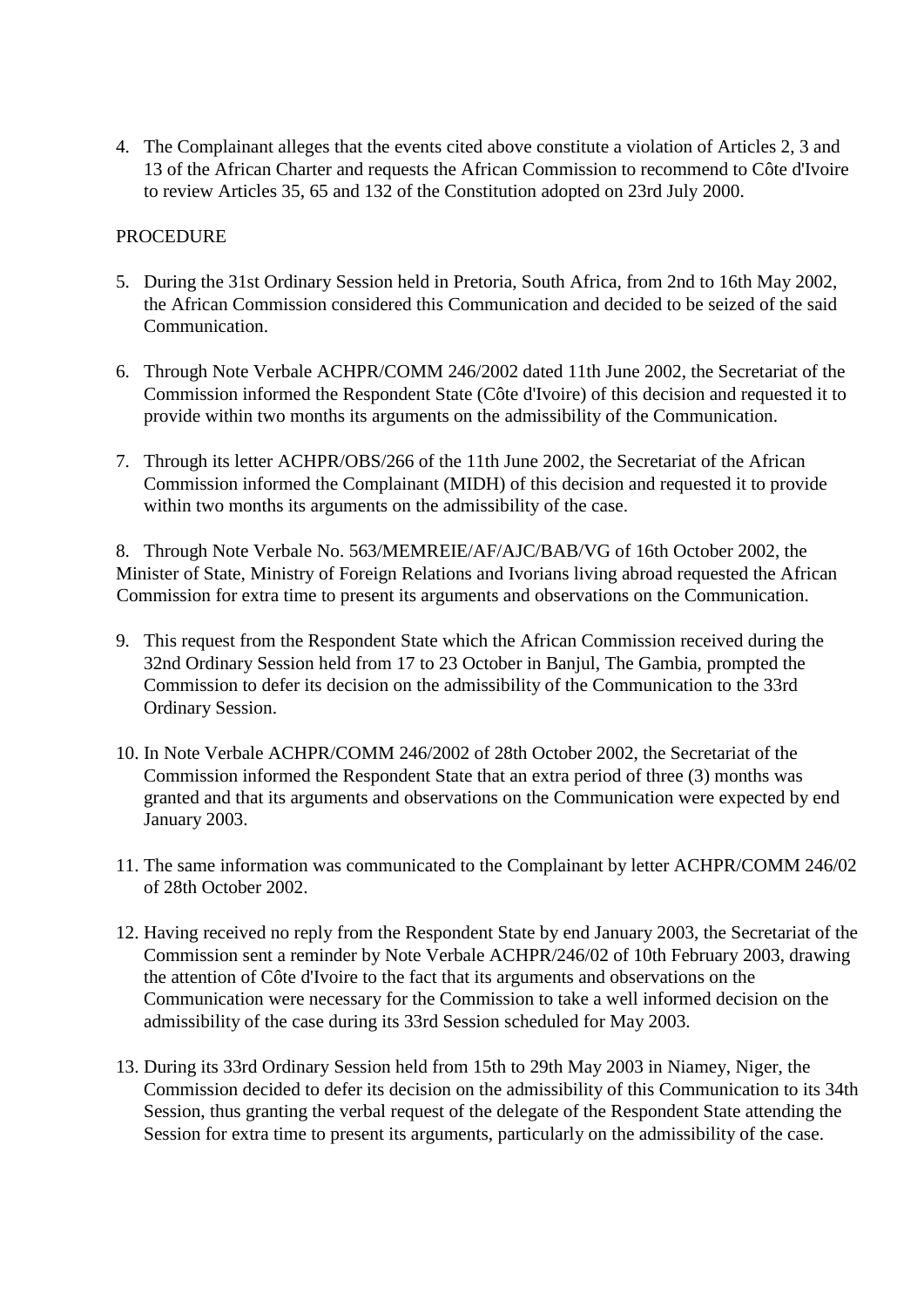- 14. The Secretariat of the Commission also gave a copy of the complaint to the delegate of Côte d'Ivoire attending the Session.
- 15. On 11th June 2003, through its Note Verbale ACPHR/246/2002, the Secretariat sent a copy of the complaint to the Respondent State by DHL, requesting a rapid response, in any case before the end of August 2003, to enable the Commission make a ruling on the admissibility of the case.
- 16. The Secretariat also wrote to the Complainant on 11th June 2003 explaining to him the reasons of the postponement of the decision of the Commission on the admissibility of the Communication.
- 17. During its 34th Ordinary Session which was held from the 6th to 19th November 2003 in Banjul, The Gambia, the representatives of the Respondent State made an oral presentation before the Commission and conveyed the substance of their observations on the issue in a written memo to the Secretariat.
- 18. During the 35th Ordinary Session which was held from the 21st May to 4th June 2004 in Banjul, The Gambia, the African Commission considered the Communication and decided to declare it admissible.
- 19. On 21st June 2004, the Secretariat notified the decision of the African Commission to the parties and requested them to submit their submission on merits within 3 months.

20. At its 36th Ordinary Session, which was held from 23rd November to 7th December 2004, in Dakar Senegal, the African Commission considered the Communication and deferred it to the 37th Ordinary Session pending receipt of the arguments of the Respondent State on the merits of the case.

- 21. On 20th December 2004, the Secretariat of the African Commission notified this decision to the Respondent State and requested its submission on the merits as early as possible.
- 22. On the same date, a similar letter was sent to the Complainant requesting him to submit, at the earliest, his arguments on the merits of the case.
- 23. At its 37th Session, the African Commission, acceding to the request of the respondent Party, deferred its decision on the merits of the Complaint pending receipt of its arguments. This decision was conveyed to both Parties on the 3rd June 2005.
- 24. On 12 September 2005 a reminder was sent to the Respondent State.
- 25. On 8th November 2005, the Respondent State forwarded its supplementary submissions on the merits of the Complaint.
- 26. The Secretariat acknowledged receipt of these submissions and conveyed them to the Complainant on the 10th November 2005.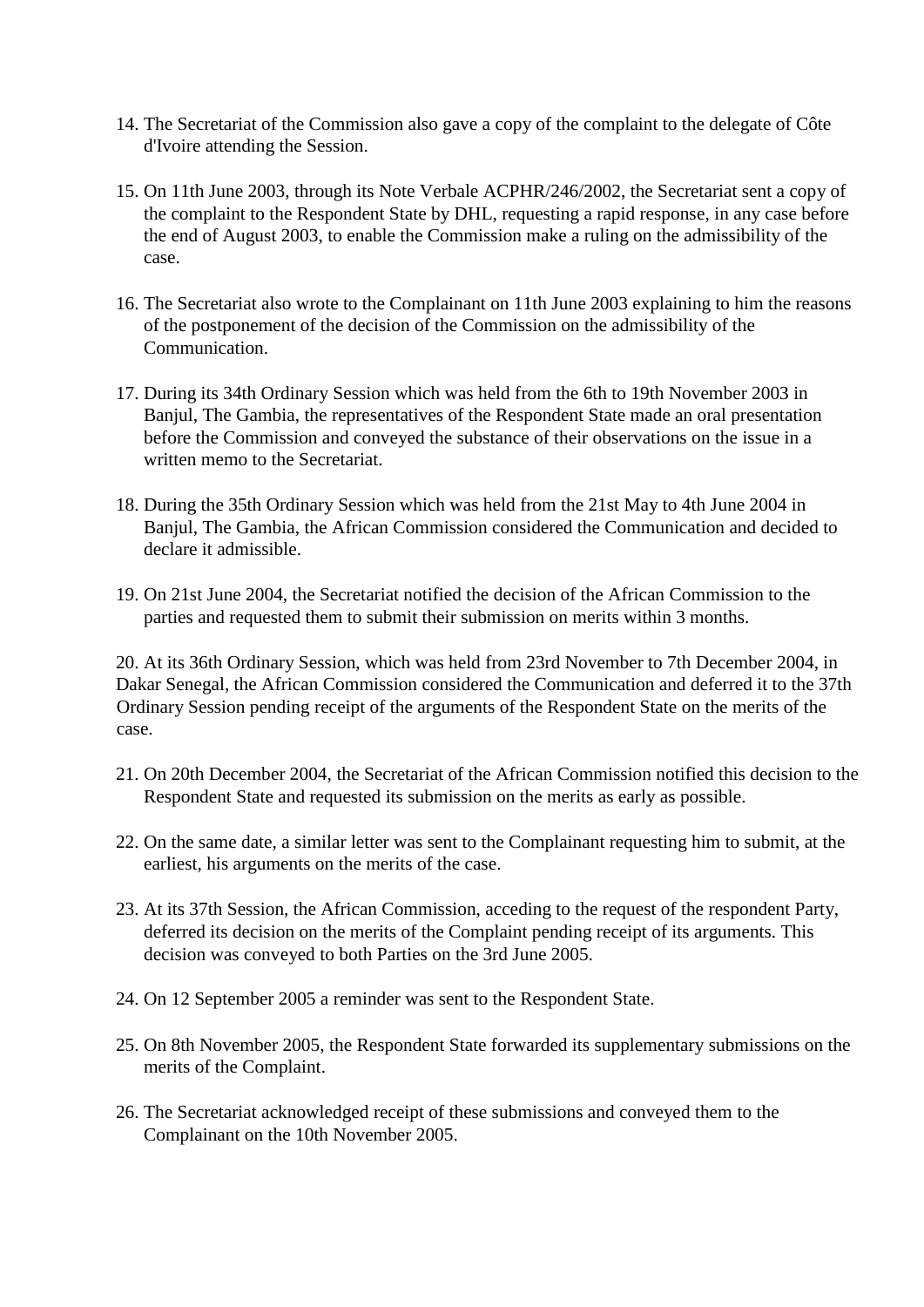27. At its 38th Ordinary Session which took place from the 21st November to 5th December 2005 in Banjul, the Gambia, the African Commission considered the Complaint and deferred its decision to the 39th Session.

- 28. On the 7th December 2005, the Parties were informed of this decision.
- 29. At its 41st ordinary session held in Ghana in May 2007, the Commission considered the above communication and decided to defer it to its 42nd session on the request of the Respondent State who informed the Commission that it had intiated amicable settlement of the matter with the complainant.
- 30. By note verbale of 7 July 2007 and by letter of the same date, both parties were notified of the Commission's decision.
- 31. At its 42nd Ordinary Session, held in Brazzaville, Republic of Congo, the African Commission considered the Communication and deferred its decision to the 43rd Ordinary Session due to confirm from the complainant whether they were engaged in amicable settlement as suggested by the State.
- 32. By note verbale of 19 December 2007 and by letter of the same date, both parties to the Communication were notified of the Commission's decision.

# LAW ADMISSIBILITY

#### COMPLAINANT'S SUBMISSIONS ON ADMISSIBILITY

- 33. The Complainant submits that the only possible remedy against the Ivorian Constitution is to request its revision, which, though provided for in the said Constitution, "is impossible in the present state of affairs". He added that, under Article 124 of the Ivorian Constitution, "the initiative for the review of the Constitution is a joint undertaking by the President of the Republic and the members of the National Assembly".
- 34. He argues further that the President of the Republic has on several occasions clearly expressed his opposition to any review of the Constitution. The Complainant also alleges that the President of the Republic has peremptorily asserted that he will never submit the Constitution to a review, which clearly expresses his intention of not applying this mechanism which only he and the Speaker of the National Assembly have the prerogative to initiate.
- 35. The Complainant alleges further that, the Speaker of the National Assembly, speaking on behalf of all the Deputies of the Forum for National Reconciliation, rejected the possibility of a Constitutional review by asserting that "the people of Côte d'Ivoire do not want a constitutional review".
- 36. The Complainant further argues that the final hope to have the Authorities (the President of the Republic and the Speaker of the National Assembly) reconsider their position remained with the "National Forum for National Reconciliation held from 9th October 2001 to 18th December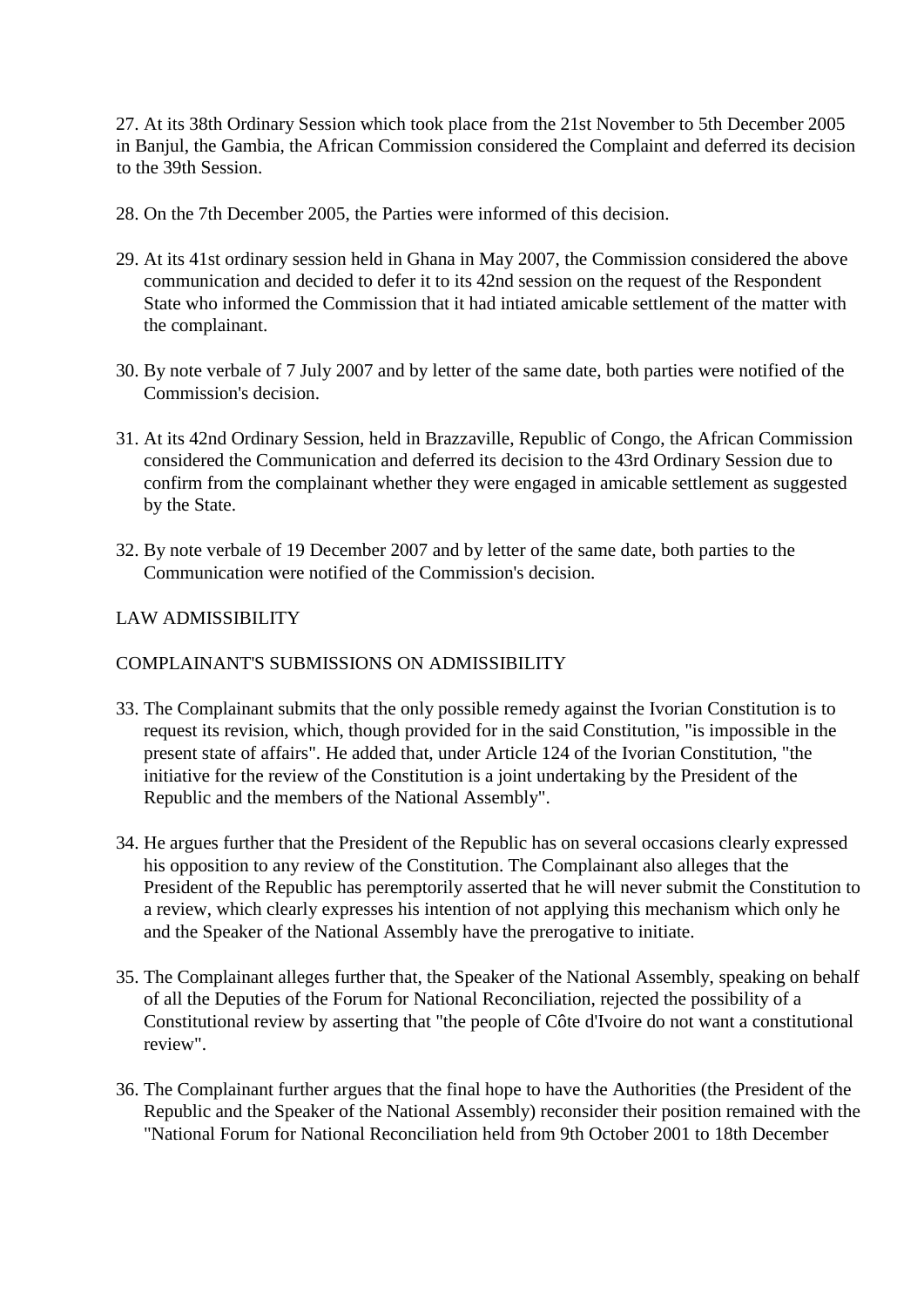2001 in Abidjan". And yet, the Forum, in its final resolutions, did not rule on a review of the Constitution.

37. The Complainant contends therefore that there is no possible domestic remedy in this particular case and asks the African Commission to draw the appropriate conclusions by declaring the Communication admissible.

#### RESPONDENT STATE'S SUBMISSIONS ON ADMISSIBILITY

- 38. The Respondent State, in a memorandum conveyed to the African Commission on 10 November 2003 claims that as far as it is concerned, the Communication is "inadmissible and baseless". The Respondent State maintains that there is indeed a local remedy "constituted by the imminent revision of Articles 124 and others of the Constitution".
- 39. The Respondent State further notes that the Complainant has not submitted any evidence on the use and exhaustion of existing local remedies. The Respondent State which considers "local remedies" as any legal and lawful action undertaken to "ensure the cessation of the alleged violations" claims that the Complainant did not attempt anything of the sort.

40. Concerning the request of the Complainant relative to the revision of certain Articles of the Ivorian Constitution, the Respondent State intimates that the Ivorian people freely espoused this Constitution which in no way "either grossly or manifestly negates human dignity". It concludes therefore that the request for revision of this Constitution by the Complainant is not "compatible with the provisions of the OAU Charter and the African Charter on Human and Peoples' Rights" and that the Communication should therefore be declared inadmissible by the African Commission, because it is not in conformity with Article 56 (2) of the African Charter.

# DECISION OF THE COMMISSION ON ADMISSIBILITY

- 41. The admissibility of communications submitted to the African Commission pursuant to Article 55 is determined by seven requirements provided for under Article 56 of the African Charter. In communications 147/95 and 149/96 – Sir Dawda K Jawara v The Gambia, the Commission held that these requirements must all be satisfied for a communication to be declared admissible.
- 42. In the present communication, without making references to the other requirements, the complainant submits that local remedies are not available in his circumstance, as the remedy available could only be used by the President and the members of the National Assembly. He then concluded that for this reason, there are no remedies and the communication should be declared admissible. The state on the other hand avers that the communication is incompatible with the OAU Charter and the African Charter, and without specifying, also notes that the complainant has not attempted the remedies available to him. The state concludes that for the above reasons, the communication should be declared inadmissible.
- 43. In view of the foregoing, the African Commission notes that since the state did not raise objections on the other requirements under Article 56, it is presumed that they have been complied with by the complainant. The Commission will therefore pronounce on the two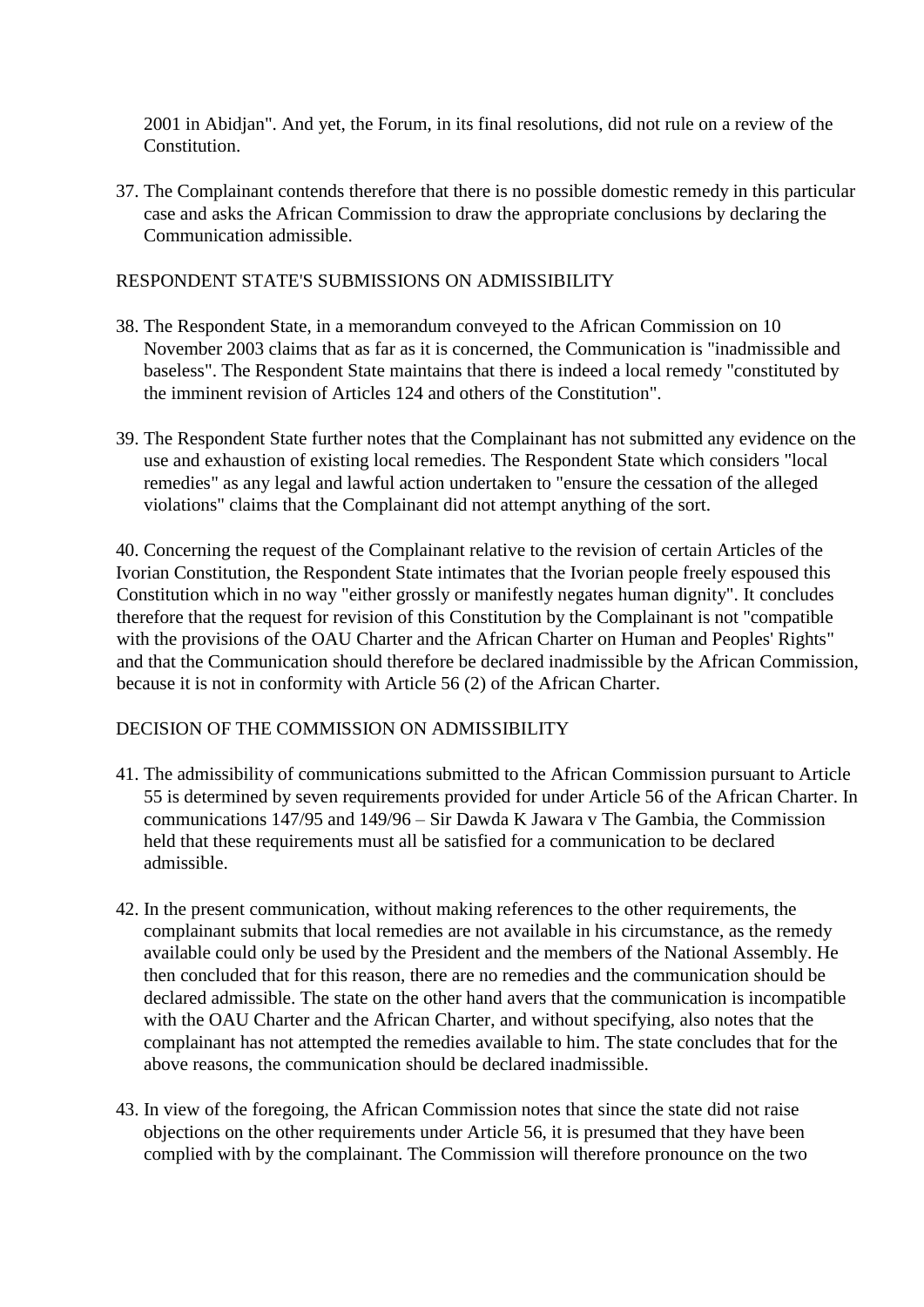requirements in dispute, that is Article 56(2) incompatibility with the Charter, and Article 56 (5) exhaustion of local remedies.

44. Compatibility, according to the Black's Law Dictionary means 'in compliance' or 'in conformity with' or 'not contrary to' or 'against'. The African Commission has interpreted compatibility under Article 56 (2) of the Charter to mean the communication must reveal a prima facie violation of the Charter. In the present communication, the complainant alleges that the Cote d' Ivoire constitution of 2000 includes provisions which are discriminatory and do not provide citizens of the country equal opportunity to fully participate in the governance of their country. The complainant claims that in terms of Article 35 of the constitution "The President of the Republic ...........should be of Ivorian origin, born of a Father and Mother of Ivorian origin..........", Article 65 of the constitution stipulates that a Candidate to the Presidential elections or to the functions of Speaker or Deputy Speaker of the National Assembly "should be or Ivorian origin, with both parents being of Ivorian origin, should never have renounced Ivorian nationality, and should never have acquired another nationality" and Article 132 according to the complainant accorded civil and criminal immunity to the members of the former National Committee for Public Security (CNSP), an executive military body which had directed the transition, and to the perpetrators of the events which brought about the change of Government following the Coup d'Etat of 24 December 1999.

These allegations in the opinion of the Commission do raise a prima facie violation of human rights. Based on this, the African Commission holds that the requirement of Article 56(2) of the African Charter has been sufficiently complied with.

- 45. Secondly, the respondent State contends that the complainant has not attempted any domestic remedies. The complainant has stated clearly that the remedy available to secure a revision of the Constitution can be used only by the President and the members of parliament. It is not available to any other individual or citizen. The respondent state did not dispute this fact but instead indicated, without elaborating, that the complainant has not submitted any evidence on the use and exhaustion of existing local remedies, adding that "local remedies" include any legal and lawful action undertaken to "ensure the cessation of the alleged violations".
- 46. In Sir Dawda K. Jawara/The Gambia, the African Commission made it clear that a local remedy is available if the Complainant is able to pursue it without any hindrance; the remedy is effective if it offers the Complainant the possibility of success and if this remedy is adequate and capable of providing reparation for the alleged violation[FN4].

--------------------------------------------------------------------------------

[FN4] Communication 147/95 and 149/96 - Sir Dawda K. Jawara/The Gambia. --------------------------------------------------------------------------------

47. Where the complainant demonstrates to have exhausted all remedies, the burden shifts to the respondent state which has to show the remedies available and the extent to which the complainant could use them to remedy his/her claim. Making a general statement on the availability of local remedies without substantiating is not sufficient. This view is supported by the Human Rights Committee on Albert Mukong v Republic of Cameroon, [FN5] where the Committee stated that the State party had merely listed in abstracto the existence of several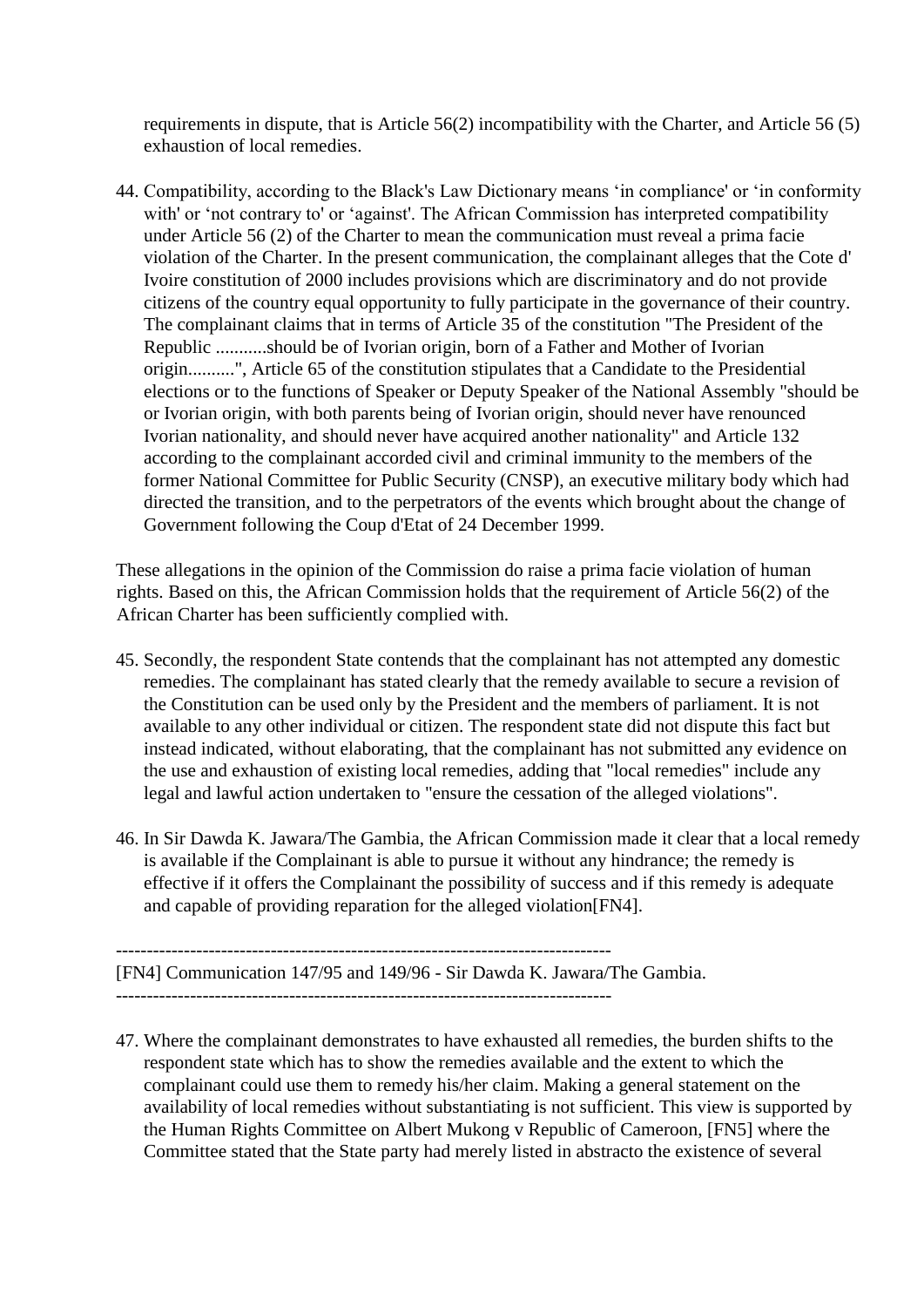remedies without relating them to the circumstances of the case, and without showing how they might provide effective redress in the circumstances of the complainant's case.

-------------------------------------------------------------------------------- [FN5] Communication No. 458/1991. --------------------------------------------------------------------------------

-------------------------------------------------------------

48. In the Velasquez Case [FN6] the Inter-American Court on Human Rights, in interpreting Article 46 of the Inter-American Human Rights Convention (Article similar to Article 56 of the African Charter) on the matter of exhaustion of local remedies, declared that, for the necessary condition of the exhaustion of local remedies to apply, the local remedies of the State concerned should be available, adequate and effective so that they can be used and exhausted. --------------------------

[FN6] Velasquez Rodriguez Case, Judgment of the 29th July 1988, Inter-Am.Ct.H.R (Ser.C) No.4 (1988).

- 49. In the present case, the Complainant does not have the possibility of resorting to any judicial means to remedy the alleged violation as the mechanism provided for by Article 124 of the Constitution is not available to him. In effect, the Complainant does not have the necessary capacity to initiate the local remedy because this is reserved exclusively for the President of the Republic and for the members of the National Assembly. It can therefore be concluded that the remedy offered by Article 124 of the Constitution is neither adequate nor available to the Complainant.
- 50. The Respondent State is under obligation to provide all possible, effective and accessible remedies for its citizens by which means the latter can seek, at the national level, recognition and remedying of the alleged violations of their rights, even if it means resorting, should the need arise, to the international systems of protection of human rights like the African Commission for Human and Peoples' Rights.
- 51. In view of the foregoing, the African Commission considers that in the context of the present Communication, the domestic remedies are not available and as such the condition for exhausting them as envisaged by Article 56 of the African Charter cannot be invoked. The African Commission therefore concludes that the objections raised by the Respondent State in terms of Article 56 (2) and (5) are not substantiated, and thus holds that the present communication is admissible.

# DECISION ON THE MERITS

# COMPLAINANT'S SUBMISSIONS ON THE MERITS

52. The Complainant claims that the provisions of Articles 35 and 65 of the 2000 Constitution of the Republic of Cote d'Ivoire contravenes both articles 2 and 13 of the African Charter. Article 35 of the said Constitution stipulates that: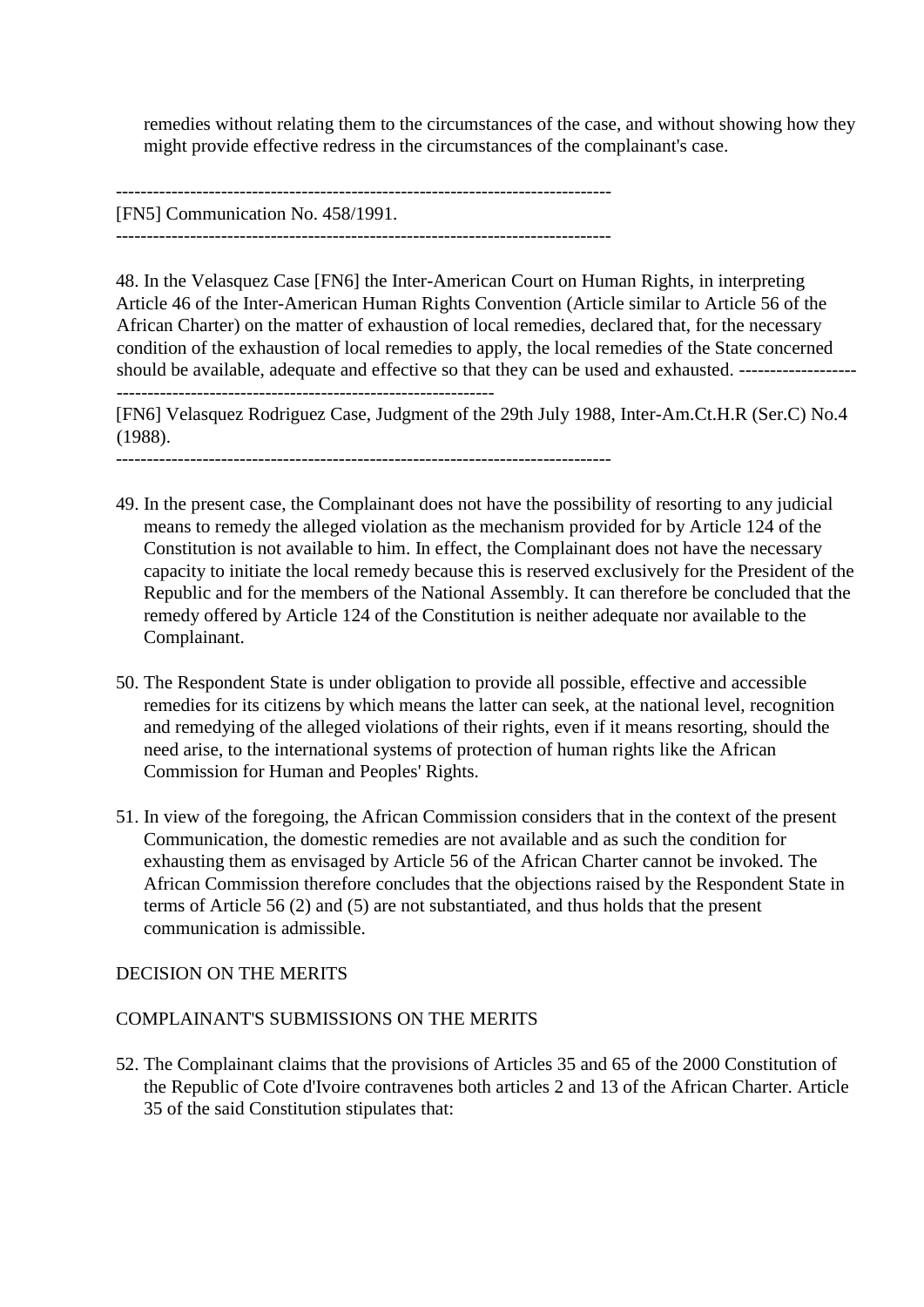"The President of the Republic ...should be of Ivorian origin, born of a Father and Mother who themselves must be Ivorian by birth..."

- 53. Article 65 of the Constitution stipulates that the candidate to the Presidential elections or to the posts of Speaker or Deputy Speaker of the National Assembly "should be of Ivorian by birth, with both parents being of Ivorian origin, should never have renounced Ivorian nationality, and should never have acquired another nationality".
- 54. The Complainant contends that in establishing the rules and conditions of access to the abovementioned public offices, the Constitution makes a distinction between Ivorians on the basis of their places of origin and their birth, and divides Ivorians into categories, applying different standards to different categories, something the complainant finds discriminatory and contrary to Article 2 of the African Charter.
- 55. In terms of Article 35 of the Constitution the following categories of citizens cannot be eligible to run for the office of President of the Republic, or to be elected as Speaker of the National Assembly or Deputy Speaker of the National Assembly:
- a) Ivorians who acquired Ivorian nationality other than by birth, that is, either through, marriage or naturalisation;
- b) Ivorians who although Ivorians by birth, were born of Ivorian parents, do, at some stage in their lives, hold another nationality; and
- c) Ivorians who had once renounced Ivorian nationality.

56. Such a distinction, according to the Complainant, would result in the exclusion of more than "40% of the Ivorian population...from submitting candidature to the above-mentioned public offices...", and this would reduce the choice left to citizens to freely choose their fellow citizens to direct the affairs of their nation, contrary to Articles 13 (1) of the African Charter.

57. On the allegation that the Constitution violates Article 3 of the African Charter, the Complainant points out that the Constitution, in its Article 132, accords civil and criminal immunity to the members of the former National Committee for Public Security (CNSP), an executive military body which had directed the transition, and to the perpetrators of the events which brought about the change of Government following the Coup d'Etat of 24 December 1999.

58. According to the complainant, this immunity is "total and unlimited" in time and would prevent certain persons, victims of the acts perpetrated by those granted amnesty to bring their cases to court in order to obtain compensation for the wrongs done to them. According to the complainant, this constitutes unequal protection of the law contrary to Article 3 (2) of the Charter.

# RESPONDENT STATE'S SUBMISSIONS ON THE MERITS

59. The Respondent State, for its part, while disputing the assertion that the Constitutional provisions in question have excluded "more than 40% of the population" of Côte d'Ivoire from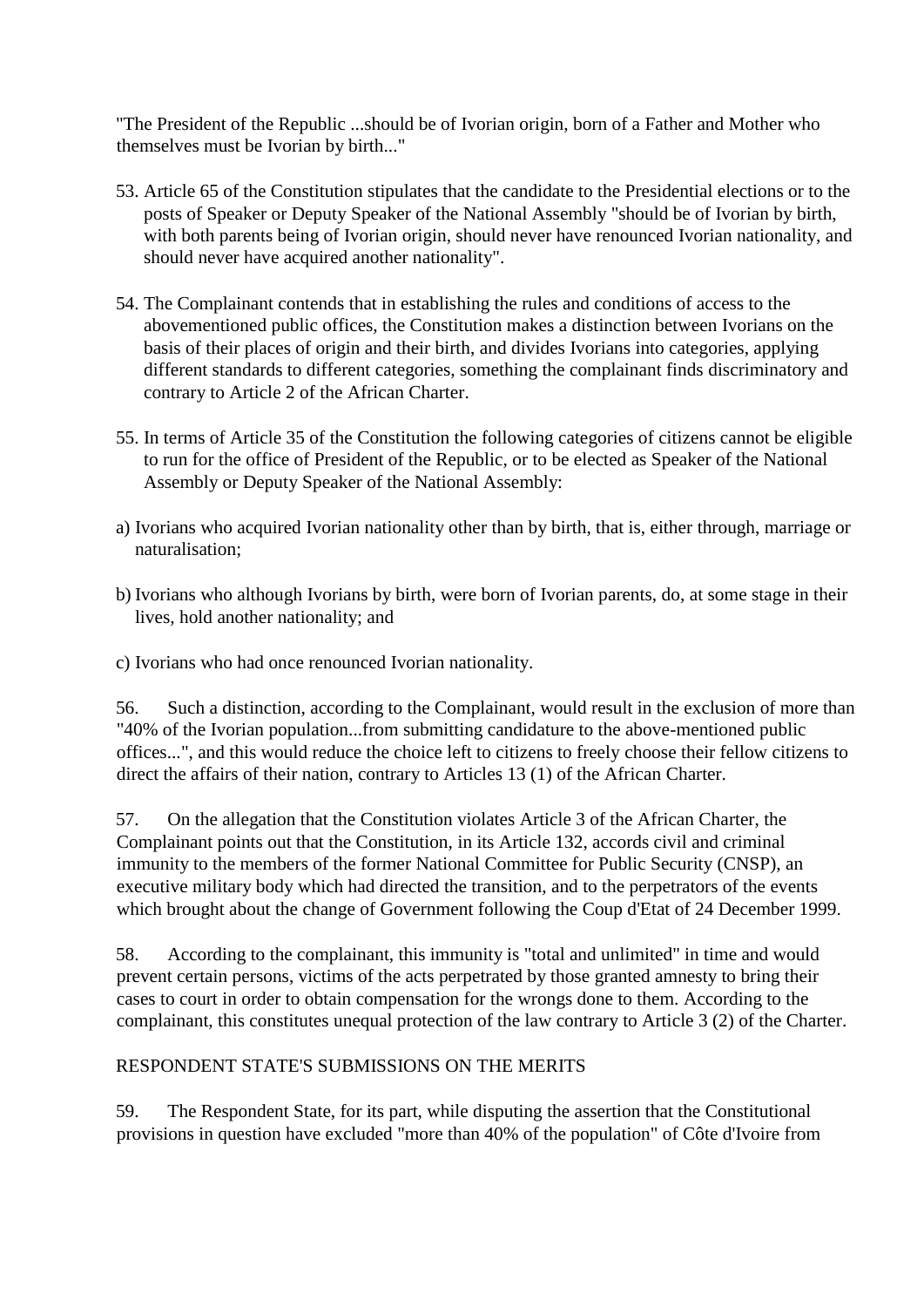access to the said offices as argued by the Complainant, justifies instead the need of the said provisions by the

1. fact that the State has the right to legally determine the category of citizens to whom "the accomplishment of a specific act or the access to a specific situation" should be entrusted.

- 60. The Respondent State considers it legitimate to require "a certain level of loyalty from whoever aspires to preside over its highest offices in the land", which is the case for the office of President of the Republic or that of Speaker of the National Assembly or that of Deputy Speaker of the National Assembly.
- 61. Moreover, the Respondent State refutes the notion of discrimination advanced by the Complainant in this case, and contends that the Ivorian Constitution rather makes a "distinction" between the different citizens of the same country. Whereas, argues the Respondent State, it is not discrimination "when the distinction between individuals placed under similar conditions is made on a "reasonable and objective" basis.
- 62. The Respondent State quotes the American, Algerian, Beninoise, Burkinabé and Gabonese examples where access to the office of President of the Republic is restricted by various criteria including, for instance, that of nationality.
- 63. The Respondent State further argues that the discrimination and exclusion denounced by the Complainant can no longer be put forward before the African Commission considering that within the context of the Pretoria Accord [FN7], which the Parties had concluded under the aegis of the African Union, the President of the Republic of Côte d'Ivoire, making use of the exceptional powers vested in him by the Constitution (Article 48), had declared eligible all the candidates designated by the Parties in the Marcoussis Accord [FN8].

--------------------------------------------------------------------------------

[FN7] The Accord was concluded in April 2005 in Pretoria, South Africa. [FN8] This Accord was concluded at Marcoussis, France, in January 2003. --------------------------------------------------------------------------------

- 64. For the Respondent State, "it appears from the terms of the Communication (currently under consideration) that its main objective is the candidature of all those who want it, notably that of Mr. Alassane Dramane Ouattara. Since this requirement has been satisfied in accordance with the principles of the African Union, article 56 (7) of the Charter can be applied.
- 65. On the allegation of unequal protection of the law, the Respondent State argues that the immunity granted to the perpetrators of the events which brought about the change of Government on 24 December 1999 is neither total nor limitless in time, and that it only covers "the Members of the National Committee for Public Security (CNSP) and all the perpetrators of the events". Therefore, the other perpetrators of the looting, whether civilians or military, committed during the military transition period, are not covered by this immunity.
- 66. With regard to the possibility of the victims instituting legal proceedings in order to obtain compensation for the wrongs they have suffered, the Respondent State contends that there is no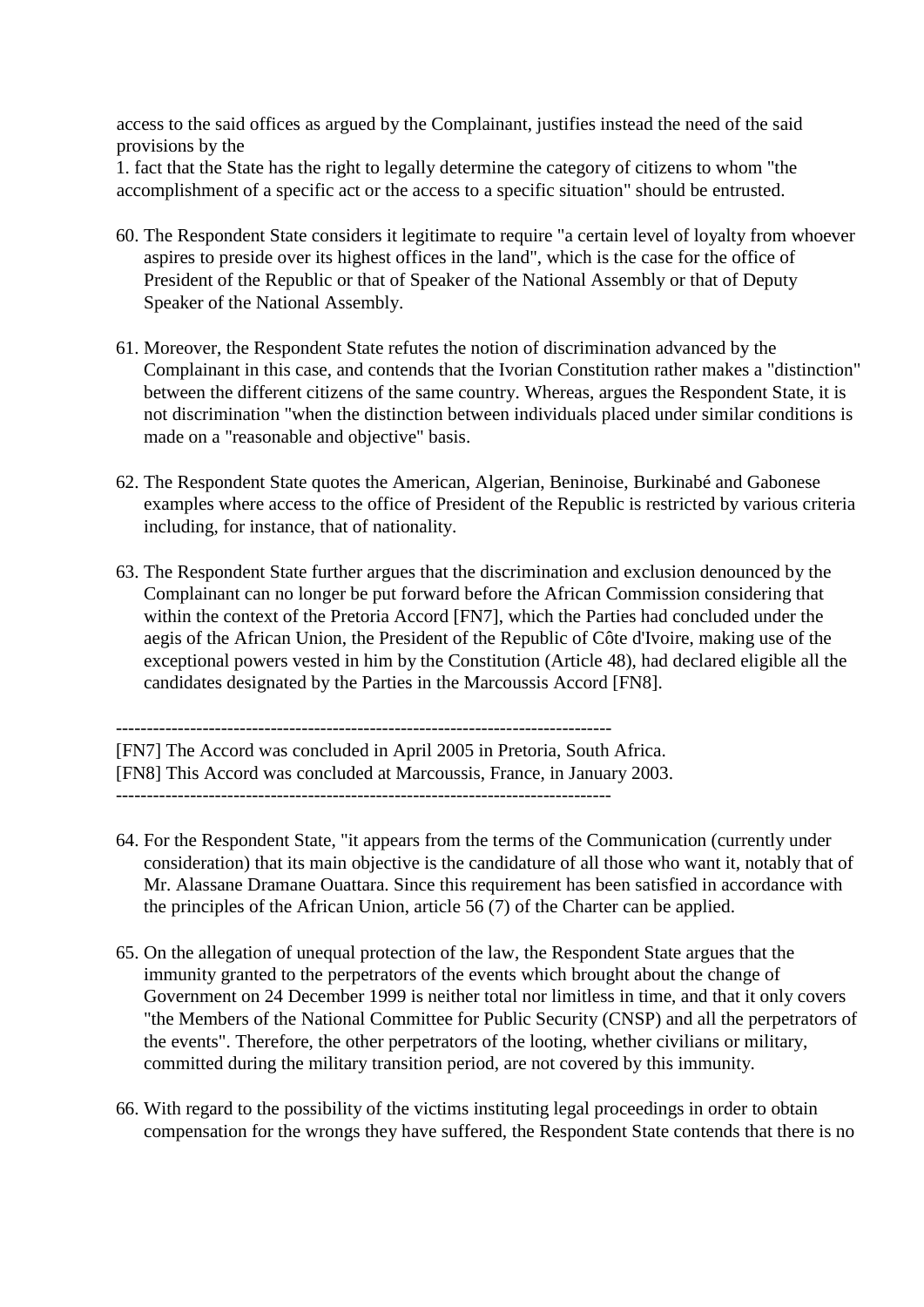inequality as no victim can be allowed to institute proceedings against the people benefiting from the amnesty.

#### AFRICAN COMMISSION'S DECISION ON THE MERITS

- 67. At its 41st Ordinary session held in Accra, Ghana in May 2007, the state informed the Commission that it was in the process of dealing with the civil crisis in the country, and the issues raised in the present communication would be dealt with. The Commission regrets the State Party's failure to provide any further information with regard to developments on the substance of the author's claims since then.
- 68. Having received submissions on the merits from both parties, and in the absence of any indication that this matter has been or is being resolved by the parties amicably, the Commission will proceed to consider this communication on the merits.
- 69. In the case under consideration, the Complainant alleges violation by the respondent state of Articles 2, 3 and 13 of the African Charter. The African Commission has analysed these allegations in the light of the information at its disposal.
- 70. The Commission will deal with allegations regarding violation of Articles 2 and 13 together, and allegations regarding the violation of Article 3 separately.

# ALLEGATIONS ON THE VIOLATION OF ARTICLES 2 AND 13 OF THE AFRICAN **CHARTER**

71. Articles 2 of the African Charter stipulates that:

"Every individual shall be entitled to the enjoyment of the rights and freedoms recognised and guaranteed in the present Charter without distinction of any kind such as race, ethnic group, colour, sex, language, religion, political or any other opinion, national and social origin, fortune, birth or any other status".

And Article 13 (1) of the Charter provides that:

"Every citizen shall have the right to participate freely in the Government of his country, either directly or through freely chosen representatives in accordance with the provisions of the law.

- 72. The African Commission considers that the restrictions which can be imposed on the enjoyment of the rights prescribed by the African Charter should only be applied, where the need arises, in the spirit of the conditions provided for by the Charter.
- 73. In Civil Liberties Organisation (on behalf of the Nigerian Bar Association)/Nigeria [FN9] the Commission stated that "in regulating the exercise of this right [referring to the right to association] the competent authorities should not enact [legislation which would limit the right...". In Constitutional Rights Project and Civil Liberties Organisation/Nigeria [FN10], The Commission while restating the above statement added that 'with these words, the Commission states a general principle that applies to all rights, not only freedom of association". The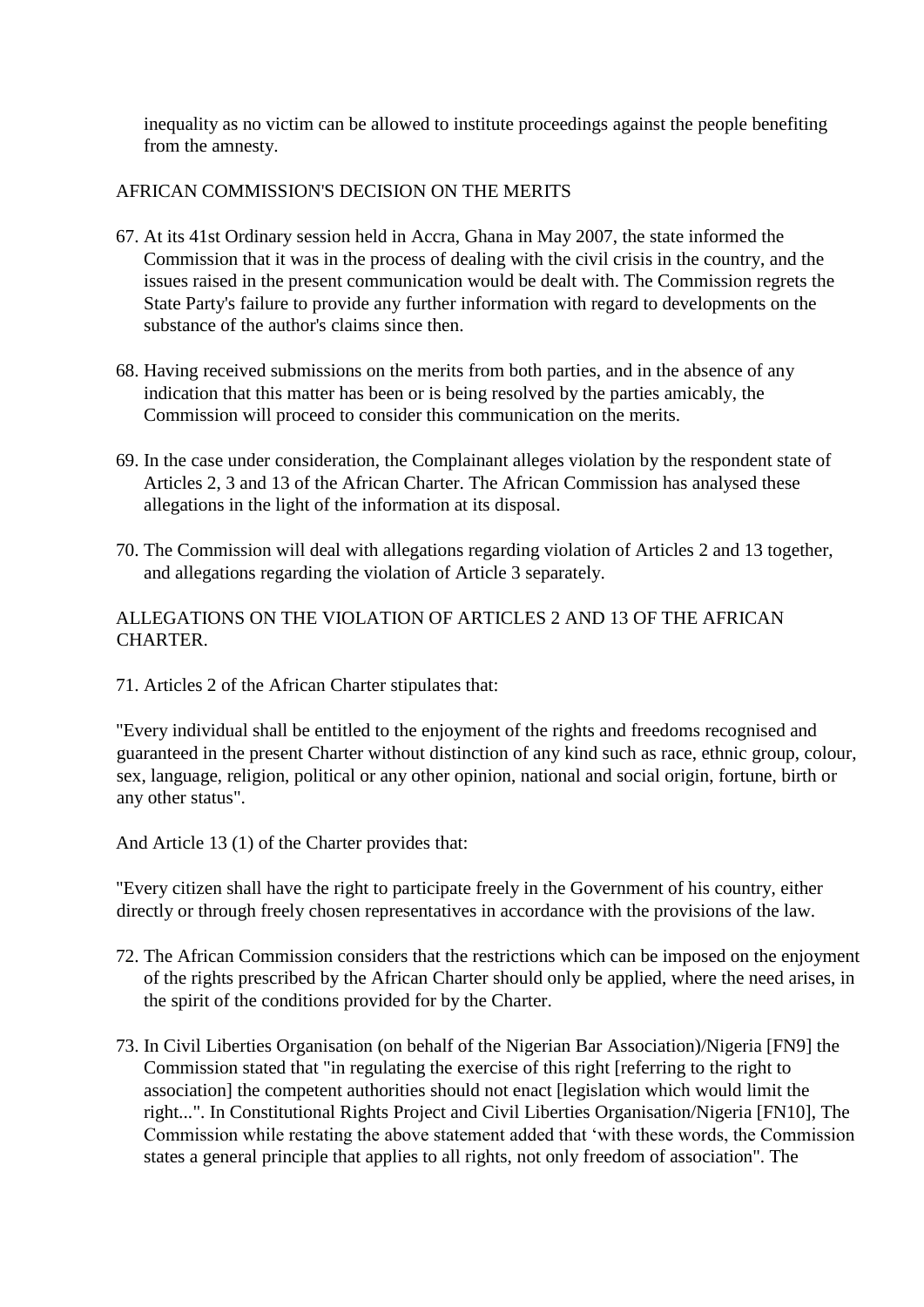Commission went further to state that "Governments should avoid restricting rights, and take special care with regard to those rights protected by constitutional or international human rights law...".

-------------------------------------------------------------------------------- [FN9] Communication 101/93. [FN10] Communication 102/93. --------------------------------------------------------------------------------

- 74. The Ivorian Constitution of 2000, in its Articles 35 and 65, as conditions of eligibility to certain high offices of State, imposed limitations which effectively disqualified a certain percentage of the Ivorian population from aspiring to these positions. The complainant puts the figure at 40%, and although the respondent state disputes this figure, it does not dispute the existence of the situation itself. According to the state, the disqualification clause is justified on the basis of exigencies of "the level of loyalty". It added that the practice is also current in other countries.
- 75. Article 2 of the African Charter provides that every individual shall be entitled to the enjoyment of the rights and freedoms recognised and guaranteed in the present Charter without distinction on any kind such as "...national or social origin, fortune, birth or other status". Article 13 provides that "every citizen shall have the right to participate freely in the government of his country, either directly or through freely chosen representatives in accordance with the provisions of the law".
- 76. Unlike Article 2 which talks of 'every individual', Article 13 is even clearer as it talks of 'every citizen'. Under this Article therefore, every citizen shall have the right and the opportunity, without any of the distinctions mentioned in Article 2, and without unreasonable restrictions, to take part in the conduct of government of his country, directly or through freely chosen representatives, which includes to vote and to be elected at genuine periodic elections which shall be by universal and equal suffrage and shall be held by secret ballot.
- 77. The right to participate in government or in the political process of ones country, including the right to vote and to stand for election, is a fundamental civil liberty and human right, and should be enjoyed by citizens without discrimination. The reason for this lies in the fact that, as historical experience has shown, governments derived from the will of the people, expressed in free elections, are those that provide the soundest guarantee that the basic human rights will be observed and protected.

78. Several other international instruments guarantee the rights under Articles 2 and 13 of the African Charter, that is, non-discrimination and to participate in government. Article 5(c) of International Convention on the Elimination of Racial Discrimination (ICERD) states inter alia that: in compliance with the fundamental obligations laid down in Article 2 of this Convention, States Parties undertake to prohibit and to eliminate racial discrimination in all its forms and to guarantee the right of everyone, without distinction as to race, colour, or national or ethnic origin, to equality before the law, notably in the enjoyment of the following rights: "...(c) Political rights, in particular the right to participate in elections, to vote and to stand for election on the basis of universal and equal suffrage, to take part in the Government as well as in the conduct of public affairs at any level and to have equal access to public service". Article 2 in the ICERD refers to the obligation to eliminate racial discrimination and 'to amend, rescind or nullify any laws and regulations which have the effect of creating or perpetuating racial discrimination wherever it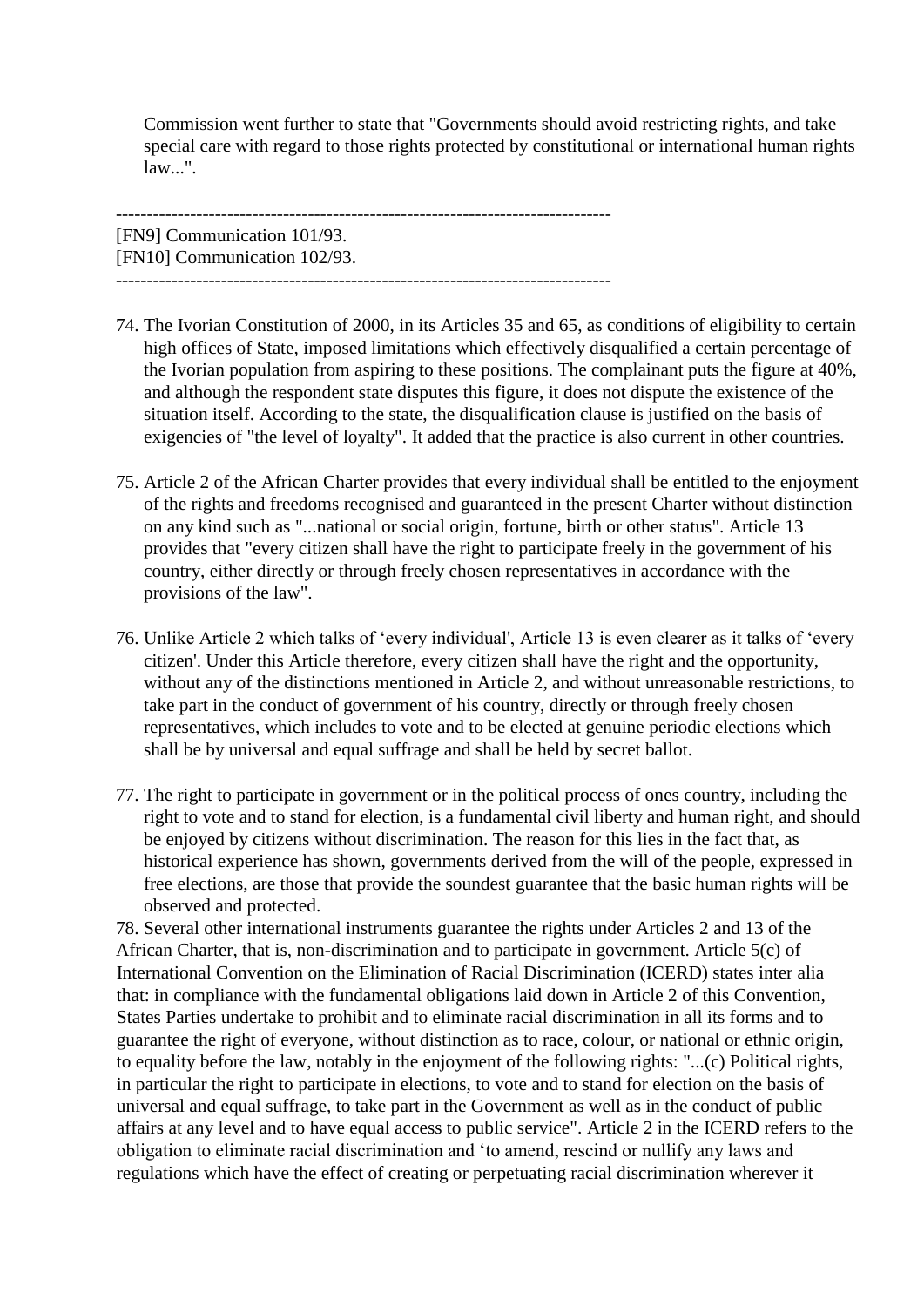exists.' Article 21 of the Universal Declaration on Human Rights on its part, provides that: "everyone has the right to take part in the government of his country, directly or through freely chosen representatives," and "has the right to equal access to public service." Article 25 of the International Covenant on Civil and Political Rights (ICCPR) recognizes and protects the right of every citizen to take part in the conduct of public affairs, the right to vote and to be elected and the right to have access to public service. Whatever form of constitution or government is in force, the Covenant requires States to adopt such legislative and other measures as may be necessary to ensure that citizens have an effective opportunity to enjoy the rights it protects.

79. The most elaborate interpretation of the right to participate in government has been provided by the Human Rights Committee of the United Nations. In its General Comment No. 25 on participation in public affairs and the right to vote [FN11], the Committee stated inter alia, that: "the effective its implementation of the right and the opportunity to stand for elective office ensures that persons entitled to vote have a free choice of candidates. Any restrictions on the right to stand for election, such as minimum age, must be justifiable on objective and reasonable criteria. Persons who are otherwise eligible to stand for election should not be excluded by unreasonable or discriminatory requirements such as education, residence or descent, or by reason of political affiliation. No person should suffer discrimination or disadvantage of any kind because of that person's candidacy.[FN12]

#### --------------------------------------------------------------------------------

[FN11] CCPR/C/21/Rev.1/Add.7, General Comment No. 25. Adopted by the Committee at its 1510th meeting (fifty-seventh session) on 12 July 1996.

[FN12] See the African Commission's Principles and Guidelines on the Right to a Fair Trial and Legal Assistance in Africa, para C(d).

--------------------------------------------------------------------------------

- 80. In the present communication, could it be said that the conditions set out in Articles 35 and 65 of the Ivorian Constitution of 2000 are justifiable on objective and reasonable criteria and reasonable and non-discriminatory?
- 81. Article 35 of the said Constitution stipulates that the President of the Republic ...should be of Ivorian origin, born of a Father and Mother who themselves must be Ivorian by birth...".Article 65 stipulates that the Candidate to the Presidential elections or to the posts of Speaker or Deputy Speaker of the National Assembly "should be Ivorian by birth, with both parents being of Ivorian origin, should never have renounced Ivorian nationality, and should never have acquired another nationality".
- 82. Admittedly, the constitution places these restrictions only on the highest positions in the land. Many other countries, including European, American and African countries have similar provisions to determine those eligible to ascend to the highest offices. Most of these countries have the same justification given by the Ivorian government, that is, persons having these positions must have undoubted loyalty to the nation. It is doubtful though whether this is the only way to test loyalty or whether this is even the best way to test loyalty.
- 83. The Commission recognises the right of each State Party to the Charter to adopt appropriate legislation that would regulate the conduct of elections. It is also for the states to determine criteria for eligibility for those who can vote and those who can stand for elections to whatever positions. The exercise of adopting criteria to regulate those who can vote and those who can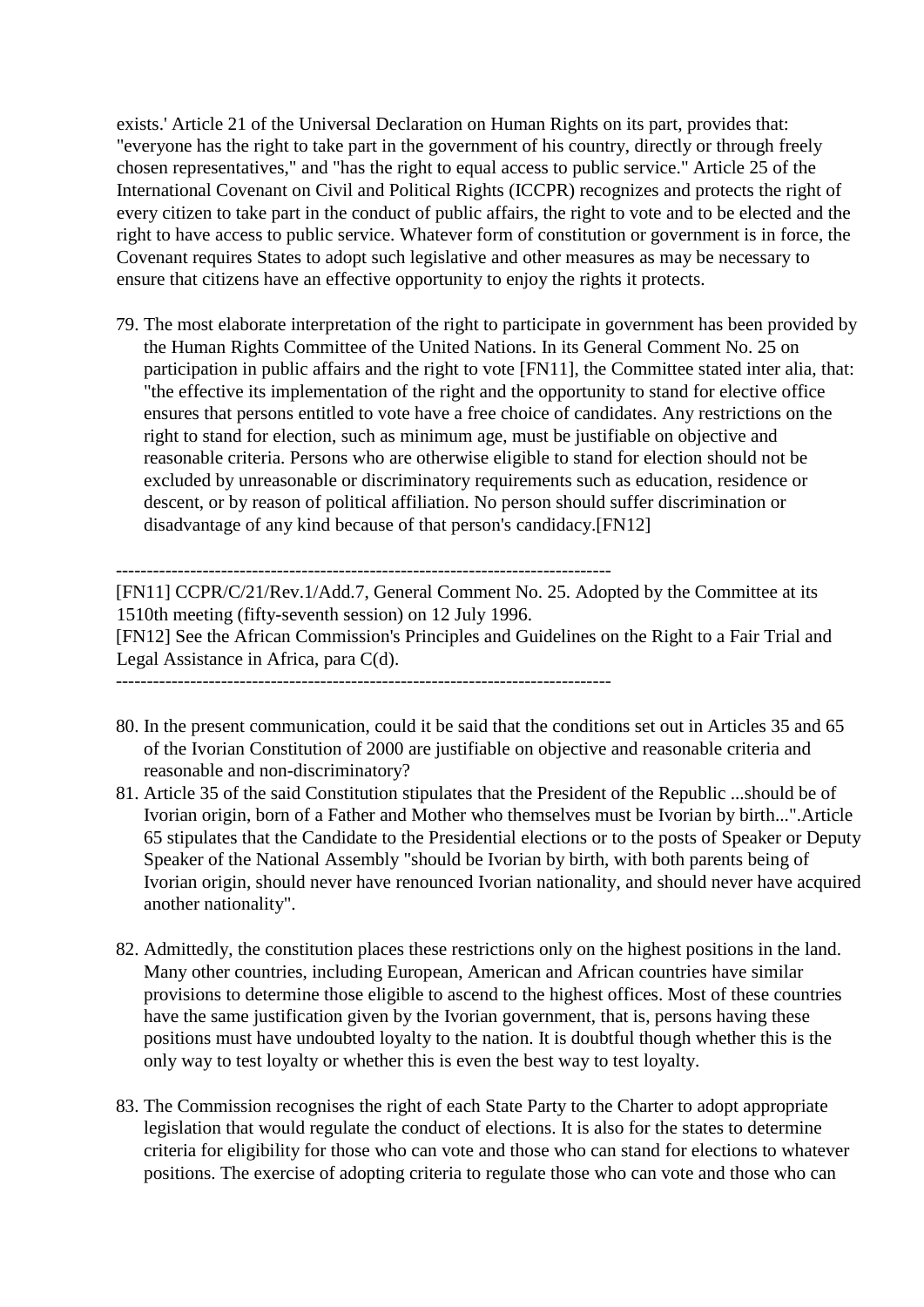stand for elections is in itself not a violation of human rights norms. In every society, some positive measure/actions need to be taken to regulate human behaviour in certain areas. However, these criteria must be reasonable, objective and justifiable. They must not seek to take away the already accrued rights of the individual.

- 84. The African Commission is of the view that the right to vote as well as the right to stand for election are rights attributable and exercised by the individual. This is why voting, in democratic societies, is by secret ballot, to the extent that even the individual's father or mother may not know who the individual has voted for. By the same token, the exercise of the right to stand for elections is a personal and individual right which must not be tied to the status of some other individual or group of individuals. The right must be exercised by the individual simply because he/she is an individual, and not tied to the status of another individual. Distinctions must thus be made between the rights an individual can exercise on his own and the rights he/she can exercise as a member of a group or community.
- 85. Thus, to state that a citizen born in a country cannot stand for elections because his/her parents were not born in that country would be stretching the limit of objectivity and reasonableness too far. The Commission recognises the fact that the position of President, Speaker and Deputy Speaker, and indeed other similar positions are very crucial to the security of a country, and it would be unwise to put a blank cheque vis-à-vis accessibility to these positions. Placing restrictions on eligibility for these posts is in itself not a violation of human rights. However, where these restrictions are discriminatory, unreasonable and unjustifiable, the purpose they intended to serve will be overshadowed by their unreasonableness.
- 86. In the present instance, the rights to vote and to stand for elections is an individual right and conditions must be made to ensure that the individual exercises these rights without reference to his/her attachment to other individuals. The Commission thus finds the requirement that an individual can only exercise the right to stand for the post of a President not only if he/she is born in Cote d'Ivoire, but also that his parents must be born in Cote d'Ivoire unreasonable and unjustifiable, and find this an unnecessary restriction on the right to participate in government guaranteed under Article 13 of the African Charter. Article 35 is also discriminatory because it applies different standards to the same categories of persons, that is persons born in Cote' d'Ivoire are now treated based on the places of origin of their parents, a phenomenon which is contrary to the spirit of Article 2 of the African Charter.
- 87. This was also the Commission's position in Legal Resources Foundation v/ Zambia [FN13], where the African Commission held that the right to equality is very important. It means that citizens should expect to be treated fairly and justly within the legal system and be assured of equal treatment before the law and equal enjoyment of the rights available to all other citizens. The right to equality is important for a second reason. Equality or lack of it affects the capacity of one to enjoy many other rights. For example, one who bears the burden of disadvantage because of one's place of birth or social origin suffers indignity as a human being and equal and proud citizen. He may vote for others but has limitations when it comes to standing for office. In other words, the country may be deprived of the leadership and resourcefulness such a person may bring to national life".

--------------------------------------------------------------------------------

[FN13] Communication 211/98.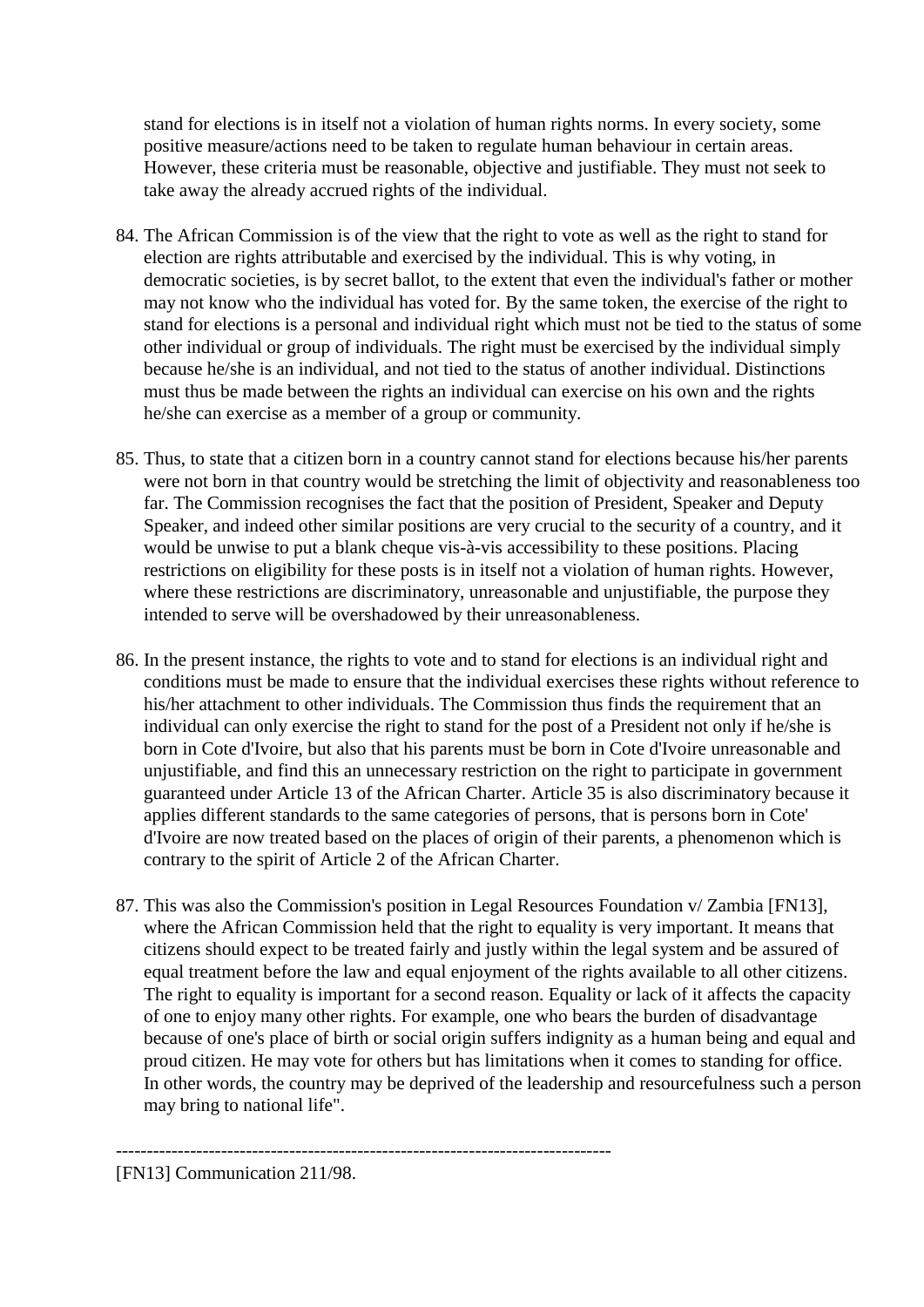--------------------------------------------------------------------------------

88. The Complainant also alleges the violation by the Respondent State of Article 3 of the African Charter which stipulates:

"1 Every individual shall be equal before the law

2 Every individual shall be entitled to equal protection of the law".

89. The Respondent State argues that the immunity granted to the perpetrators of the events which brought about the change of Government on 24 December 1999 is neither total nor limitless in time, and that it only covers "the Members of the National Committee for Public Security (CNSP) and all the perpetrators of the events". Therefore, the other perpetrators of the looting, whether civilians or military, committed during the military transition period, are not covered by this immunity. With regard to the possibility of the victims instituting legal proceedings in order to obtain compensation for the wrongs they have suffered, the Respondent State contends that there is no inequality as no victim can be allowed to institute proceedings against the people benefiting from the amnesty.

90. It appears therefore that "the Members of the National Committee for Public Security (CNSP)" had total and complete immunity, and no action could be brought against them by any body for whatever reason.

91. Over the years, the strict interpretation of Clemency powers or pardons have been the subject of considerable scrutiny by international human rights bodies and legal scholars. There has been consistent international jurisprudence suggesting that the adoption of amnesties leading to impunity for serious human rights has become a rule of customary international law. In a report entitled "Question of the impunity of perpetrators of human rights violations (civil and political)", prepared by Mr. Louis Joinet for the Sub-commission on Prevention of Discrimination and Protection of Minorities, pursuant to Sub-commission decision 1996/119, it was noted that "amnesty cannot be accorded to perpetrators of violations before the victims have obtained justice by means of an effective remedy" and that "the right to justice entails obligations for the State: to investigate violations, to prosecute the perpetrators and, if their guilt is established, to punish them".[FN14] -------------------------------------------------------------------------------- [FN14] See E/CN.4/Sub.2/1997/20/Rev.1, paras. 32 and 27. --------------------------------------------------------------------------------

92. The Report went on to state that "even when intended to establish conditions conducive to a peace agreement or to foster national reconciliation, amnesty and other measures of clemency shall be kept within certain bounds, namely: (a) the perpetrators of serious crimes under international law may not benefit from such measures until such time as the State has met their obligations to investigate violations, to take appropriate measures in respect of the perpetrators, particularly in the area of justice, by ensuring that they are prosecuted, tried and duly punished, to provide victims with effective remedies and reparation for the injuries suffered, and to take acts to prevent the recurrence of such atrocities.[FN15]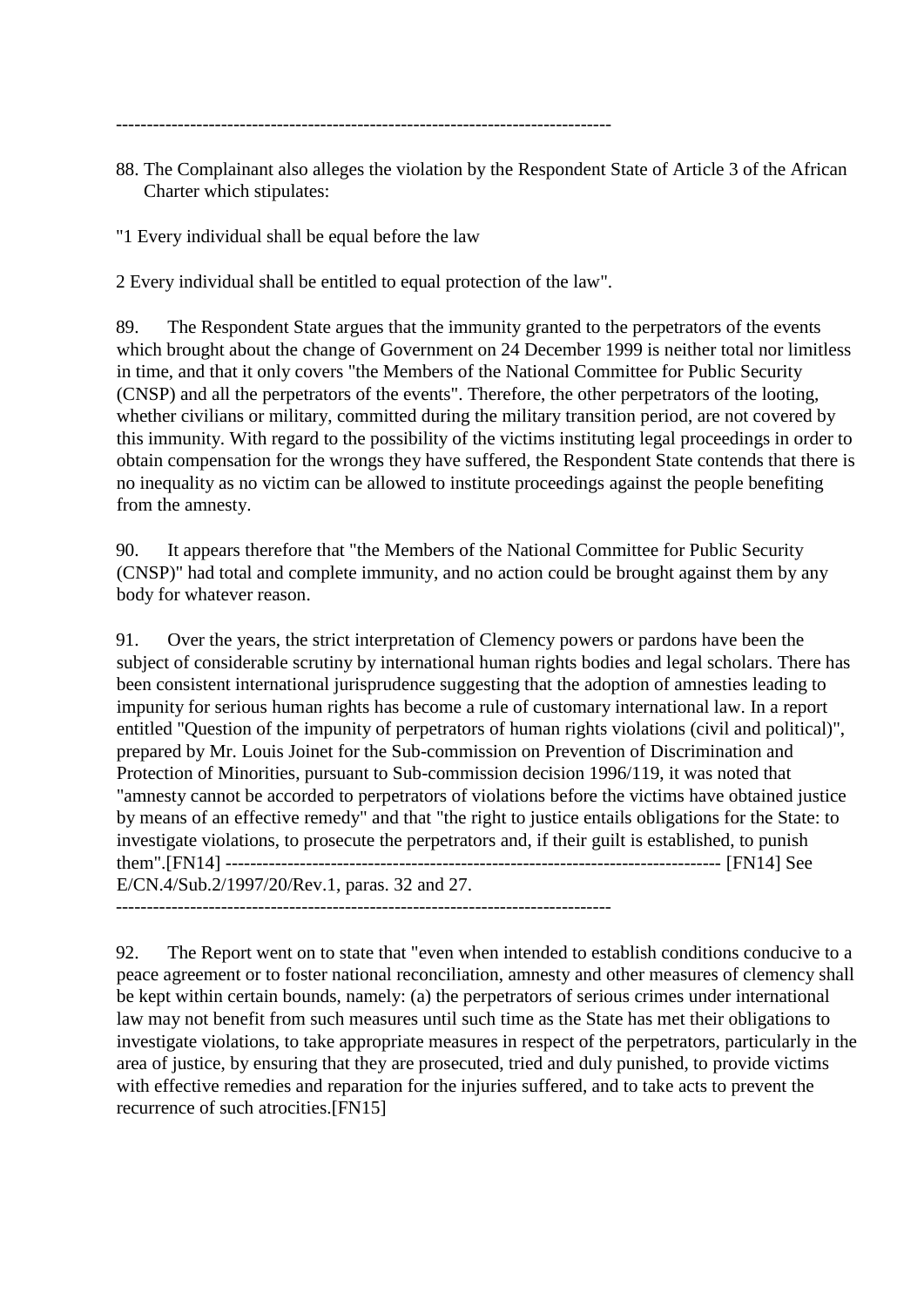| Ibid. Principles 18 and 25. |  |
|-----------------------------|--|
|                             |  |

93. In its General Comment No. 20 on Article 7 of the ICCPR, the UN Human Rights Committee noted that "amnesties are generally incompatible with the duty of States to investigate such acts; to guarantee freedom from such acts within their jurisdiction; and to ensure that they do not occur in the future. States may not deprive individuals of the right to an effective remedy, including compensation and such full rehabilitation as may be possible".[FN16] In the case of Hugo Rodríguez v. Uruguay,[FN17] the Committee reaffirmed its position that amnesties for gross violations of human rights are incompatible with the obligations of the State party under the Covenant and expressed concern that in adopting the amnesty law in question, the State party contributed to an atmosphere of impunity which may undermine the democratic order and give rise to further human rights violations.

--------------------------------------------------------------------------------

[FN16] See Human Rights Committee General Comment No. 20 (44) on Article 7, para. 15 at www.unhchr.ch/tbs/doc.nsf/view40?SearchView.

[FN17] Rodríguez v. Uruguay, Communication No. 322/1988, U.N. Doc. CCPR/C/51/D/322/1988 (1994).

--------------------------------------------------------------------------------

94. The African Commission has also held amnesty laws to be incompatible with a State's human rights obligations.[FN18] Guideline No. 16 of the Robben Island Guidelines adopted by the African

Commission during its 32nd session in October 2002 further states that 'in order to combat impunity States should: a) ensure that those responsible for acts of torture or ill treatment are subject to legal process; and b) ensure that there is no immunity from prosecution for nationals suspected of torture, and that the scope of immunities for foreign nationals who are entitled to such immunities be as restrictive as is possible under international law'.[FN19]

--------------------------------------------------------------------------------

[FN18] See also: Various communications v. Mauritania Communications 54/91, 61/91, 96/93, 98/93, 164/97-196/97, 210/98 and Jean Yokovi Degli on behalf of Corporal N. Bikagni, Union Interafricaine des Droits de l'Homme, Commission International de Juristes v Togo Communications 83/92, 88/93, 91/93. [FN19]

--------------------------------------------------------------------------------

95. In Malawi African Association and Others v. Mauritania, [FN20] "the Commission held that the amnesty law adopted by the Mauritanian legislature had the effect of annulling the penal nature of the precise facts and violations of which the plaintiffs are complaining; and that the said law also had the effect of leading to the foreclosure of any judicial actions that may be brought before local jurisdictions by the victims of the alleged violations". The Commission went further to note that its role consists precisely in "pronouncing on allegations of violations of the human rights protected by the Charter of which it is seized in conformity with the relevant provisions of that instrument. It is of the view that an amnesty law adopted with the aim of nullifying suits or other actions seeking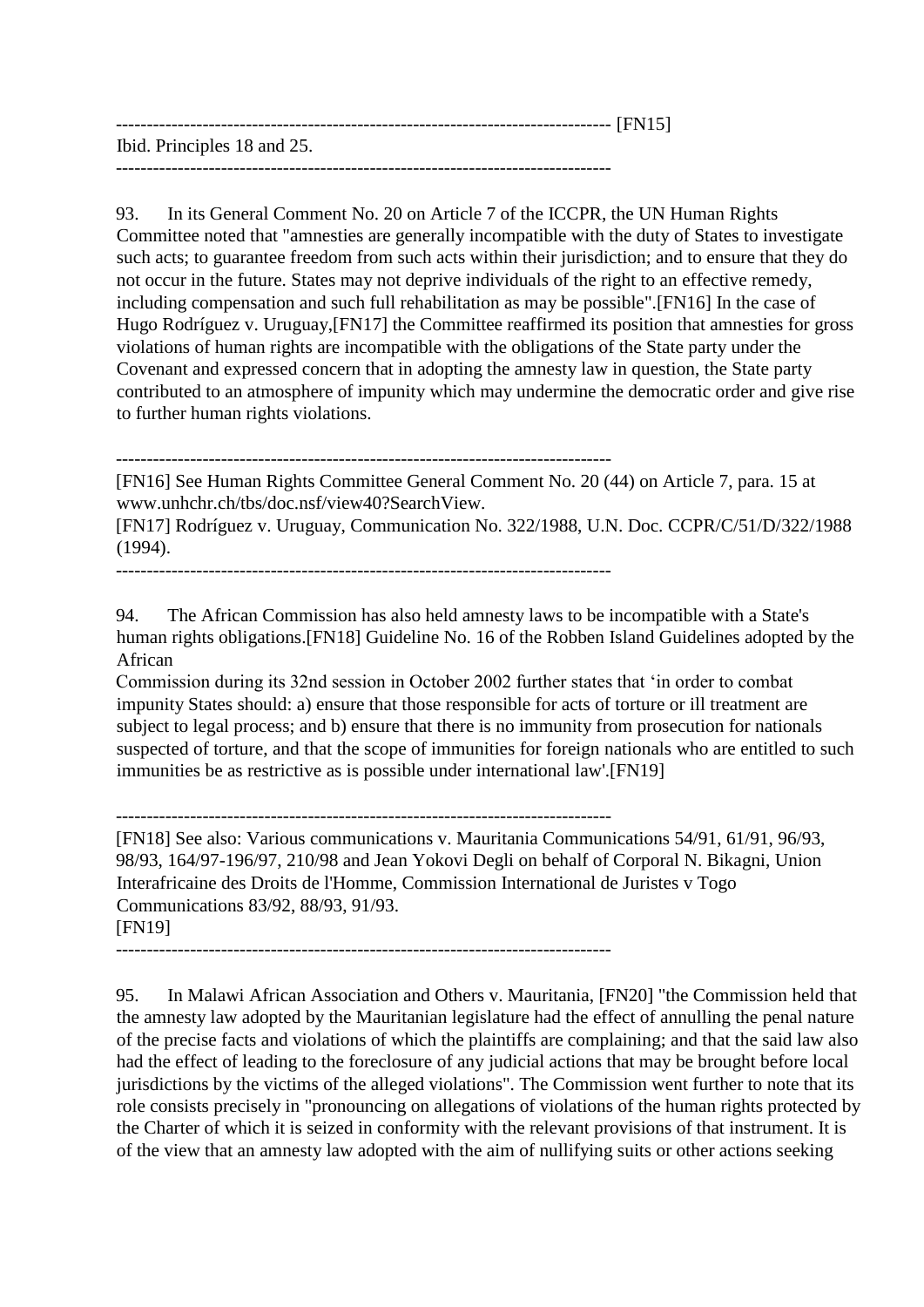redress that may be filed by the victims or their beneficiaries, while having the force of law ...cannot shield that country from fulfilling its international obligations under the Charter.

--------------------------------------------------------------------------------

[FN20] Guidelines and Measures for the Prohibition and Prevention of Torture, Cruel, Inhuman or Degrading Treatment or Punishment in Africa (The Robben Island Guidelines), African Commission on Human and Peoples' Rights, 32nd Session, 17 - 23 October, 2002: Banjul, The Gambia. See also: Various communications v. Mauritania Communications 54/91, 61/91, 96/93, 98/93, 164/97-196/97, 210/98

--------------------------------------------------------------------------------

96. In Zimbabwe Human Rights NGO Forum/Zimbabwe [FN21] this Commission reiterated its position on amnesty laws by holding that "by passing the Clemency Order No. 1 of 2000, prohibiting prosecution and setting free perpetrators of "politically motivated crimes",...the State did not only encourage impunity but effectively foreclosed any available avenue for the alleged abuses to be investigated, and prevented victims of crimes and alleged human rights violations from seeking effective remedy and compensation. This act of the state constituted a violation of the victims' right to judicial protection and to have their cause heard under Article 7 (1) of the African Charter".

-------------------------------------------------------------------------------- [FN21] Communication 245/2002. --------------------------------------------------------------------------------

97. If there appears to be any possibility of an alleged victim succeeding at a hearing, the applicant should be given the benefit of the doubt and allowed to have their matter heard. Adopting laws that would grant immunity from prosecution of human rights violators and prevent victims from seeking compensation render the victims helpless and deprives them of justice.

98. In light of the above, the African Commission holds that by granting total and complete immunity from prosecution which foreclosed access to any remedy that might be available to the victims to vindicate their rights, and without putting in place alternative adequate legislative or institutional mechanisms to ensure that perpetrators of the alleged atrocities were punished, and victims of the violations duly compensated or given other avenues to seek effective remedy, the Respondent State did not only prevent the victims from seeking redress, but also encouraged impunity, and thus renaged on its obligation in violation of Articles 1 and 7 (1) of the African Charter. The granting of amnesty to absolve perpetrators of human rights violations from accountability violates the right of victims to an effective remedy.22

# FOR THESE REASONS, THE AFRICAN COMMISSION

- a) Finds that the Respondent State is in violation of Articles 1, 2, 3(2), 7 and 13 of the African Charter and requests it to take the appropriate measures to remedy the situation.
- b) Requests both parties to inform the Commission on the progress made in reviewing the discriminatory provisions in the Constitution.
- c) Offers its Good Offices in case it is needed to assist.